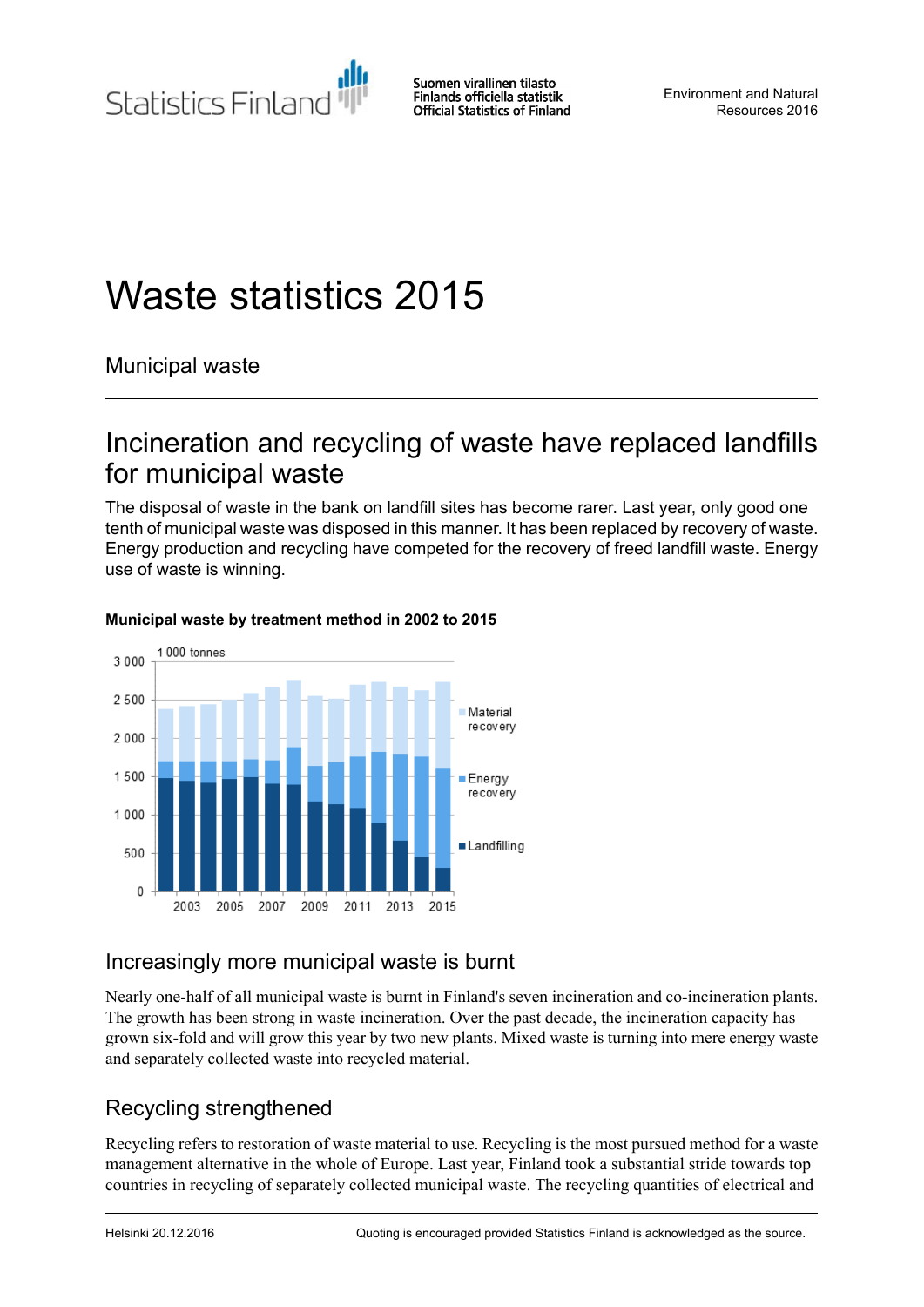electronic waste and glass and metal waste increased. The most influencing factor was, however, the specification of the quantity and recycling of fibre packaging waste generated in the field of trade. The recycling rate of fibre packaging waste is very high.

### Total quantity of municipal waste has been standardised

The quantity of municipal waste has been 2.4 to 2.8 million tonnes per year in Finland after the turn of the millennium. There has been no such trend in the quantities from which it could be said that the quantity of municipal waste has grown or fallen. Nearly 90 per cent of municipal waste was recovered last year, so in this area the circular economy is coming to an end.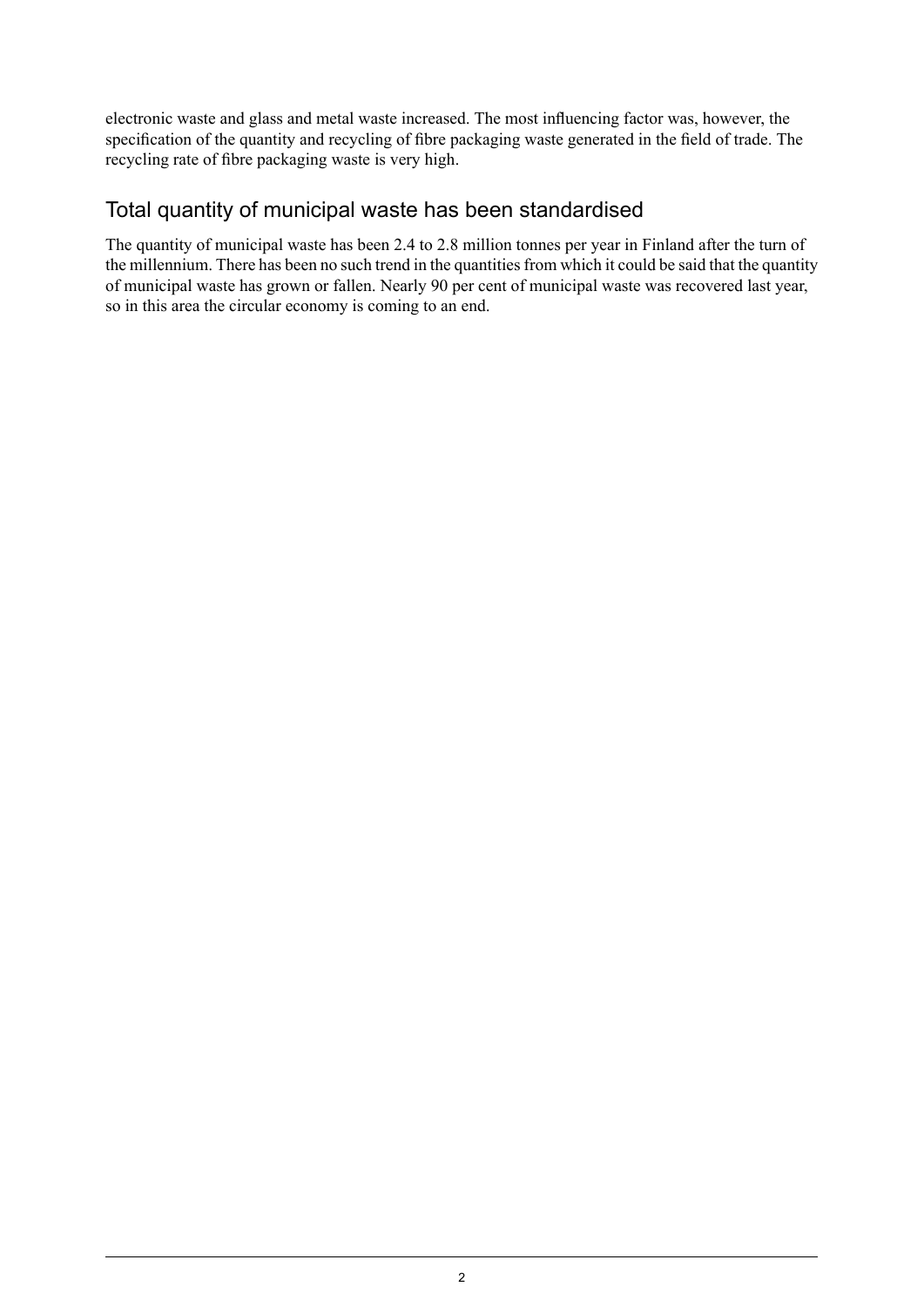# **Contents**

### **Tables**

### **Appendix tables**

|--|--|--|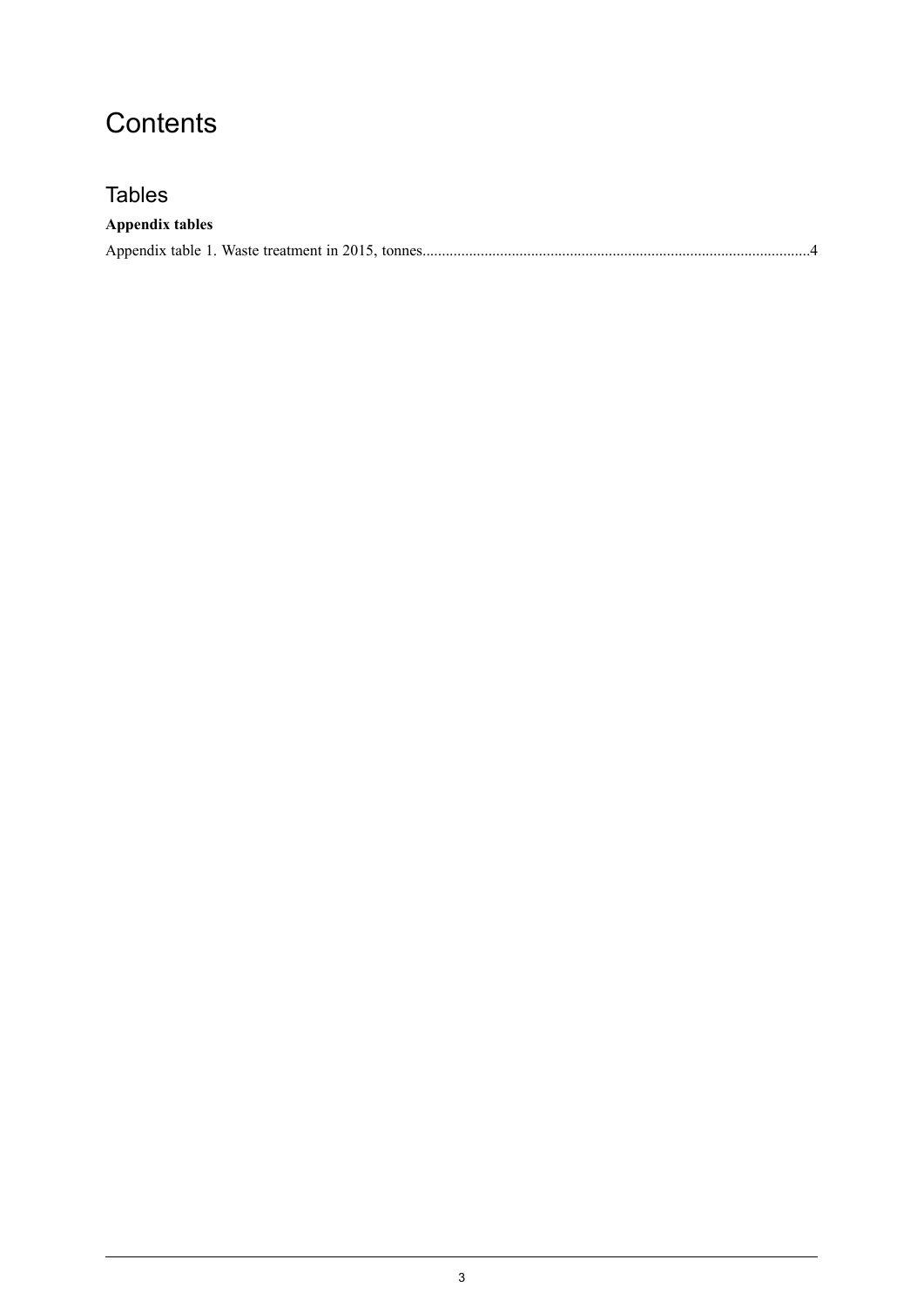# Appendix tables

#### <span id="page-3-0"></span>**Appendix table 1. Waste treatment in 2015, tonnes**

| Waste                                      | <b>Amount</b> |           | Recycling Energy recovery Landfilled |          |
|--------------------------------------------|---------------|-----------|--------------------------------------|----------|
| Mixed waste total                          | 1 268 259     | 553       | 975 358                              | 292 348  |
| Separately collected waste total, of which | 1 391 044     | 1 092 036 | 290 267                              | 8741     |
| Paper and board waste                      | 516 491       | 479 302   | 37 180                               | 9        |
| Organic waste                              | 364 602       | 341 247   | 20 639                               | 2 7 1 6  |
| Glass waste                                | 84 815        | 76 975    | 7672                                 | 168      |
| Metal waste                                | 114 382       | 114 382   | 0                                    | $\Omega$ |
| Wood waste                                 | 36917         | 3 2 6 2   | 33 655                               | 0        |
| Plastic waste                              | 41791         | 4 7 7 8   | 36 845                               | 168      |
| Electrical and electronic scrap            | 63 603        | 63 603    | $\Omega$                             | $\Omega$ |
| Other separately collected waste           | 168 444       | 8487      | 154 277                              | 5680     |
| Other                                      | 78 976        | 18749     | 46 554                               | 13673    |
| All total                                  | 2738280       | 1 111 338 | 1 312 180                            | 314 762  |